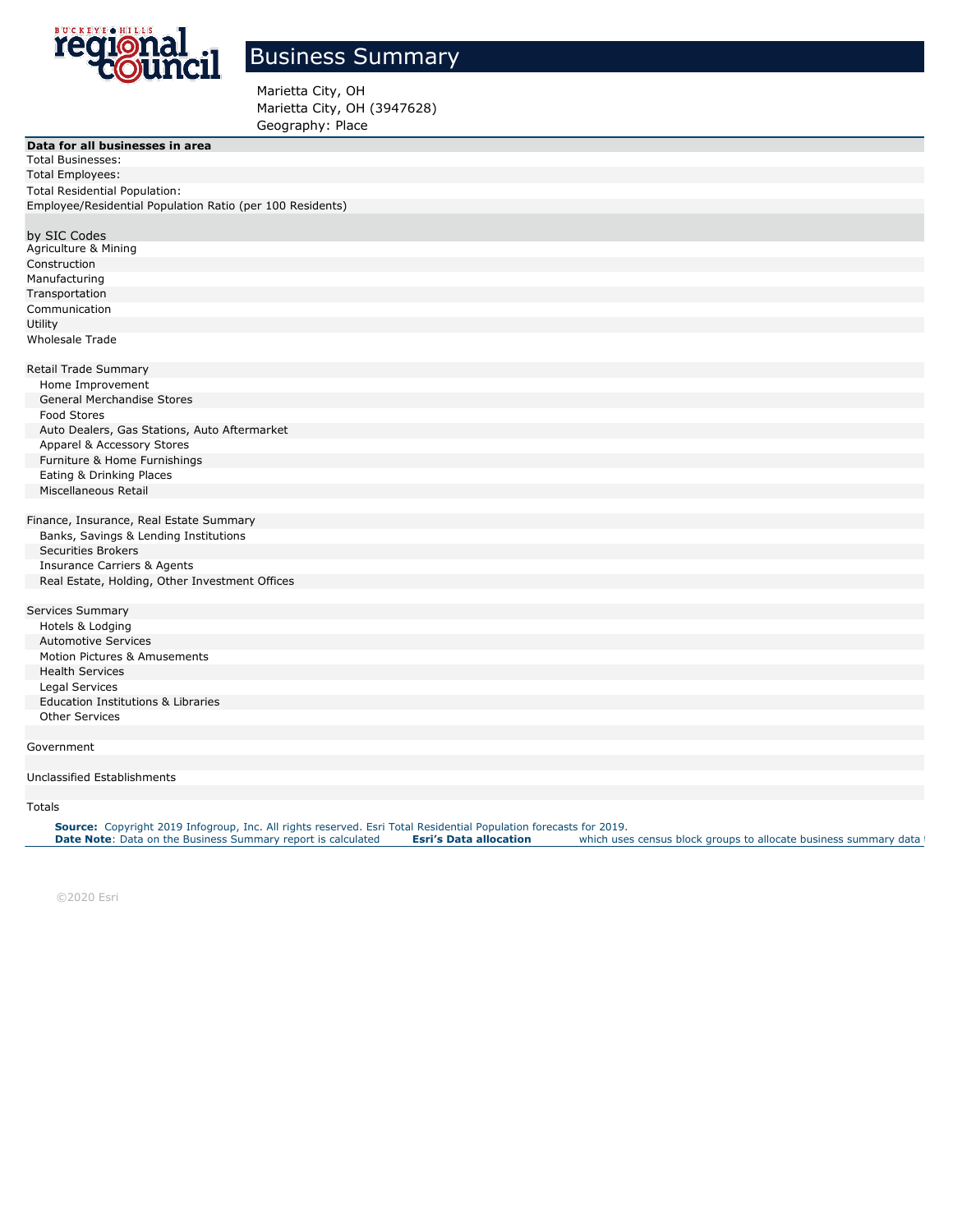

## Business Summary

Marietta City, OH Marietta City, OH (3947628) Geography: Place

| by NAICS Codes                                           |
|----------------------------------------------------------|
| Agriculture, Forestry, Fishing & Hunting                 |
|                                                          |
| Mining                                                   |
| Utilities                                                |
| Construction                                             |
| Manufacturing                                            |
| <b>Wholesale Trade</b>                                   |
| <b>Retail Trade</b>                                      |
| Motor Vehicle & Parts Dealers                            |
| Furniture & Home Furnishings Stores                      |
| Electronics & Appliance Stores                           |
| Bldg Material & Garden Equipment & Supplies Dealers      |
| Food & Beverage Stores                                   |
| <b>Health &amp; Personal Care Stores</b>                 |
| <b>Gasoline Stations</b>                                 |
| Clothing & Clothing Accessories Stores                   |
| Sport Goods, Hobby, Book, & Music Stores                 |
| <b>General Merchandise Stores</b>                        |
| Miscellaneous Store Retailers                            |
| <b>Nonstore Retailers</b>                                |
| Transportation & Warehousing                             |
| Information                                              |
| Finance & Insurance                                      |
| Central Bank/Credit Intermediation & Related Activities  |
| Securities, Commodity Contracts & Other Financial        |
| Insurance Carriers & Related Activities; Funds, Trusts & |
| Real Estate, Rental & Leasing                            |
| Professional, Scientific & Tech Services                 |
| Legal Services                                           |
| Management of Companies & Enterprises                    |
| Administrative & Support & Waste Management &            |
| <b>Educational Services</b>                              |
| Health Care & Social Assistance                          |
| Arts, Entertainment & Recreation                         |
| Accommodation & Food Services                            |
| Accommodation                                            |
| Food Services & Drinking Places                          |
| Other Services (except Public Administration)            |
| Automotive Repair & Maintenance                          |
| <b>Public Administration</b>                             |
|                                                          |
| Unclassified Establishments                              |
|                                                          |

Total 1,004

Source: Copyright 2019 Infogroup, Inc. All rights reserved. [E](http://doc.arcgis.com/en/esri-demographics/reference/data-allocation-method.htm)sri Total Residential Population forecasts for 2019.<br>Date Note: Data on the Business Summary report is calculated Esri's Data allocation which uses census block

©2020 Esri Page 2 of 2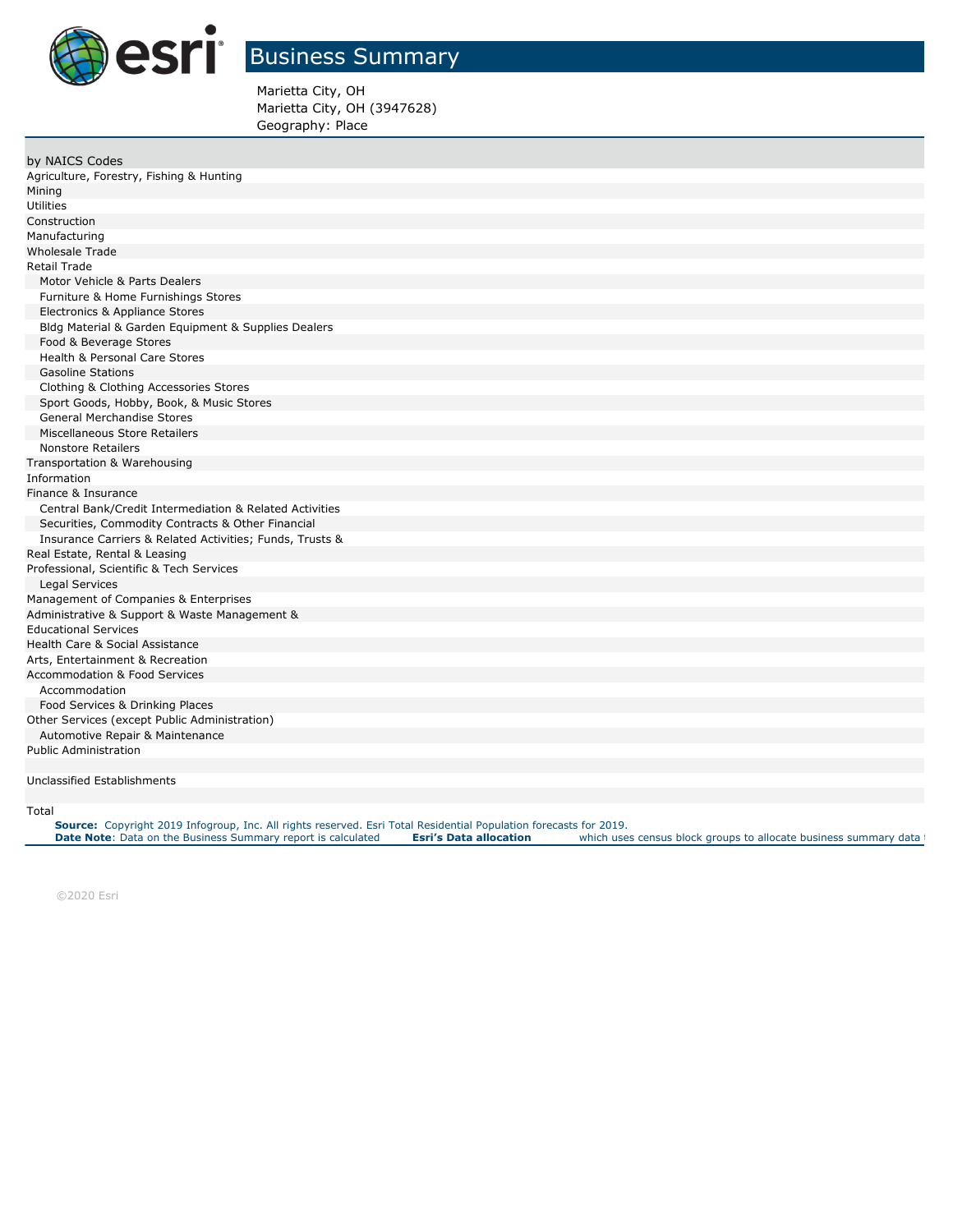| Marietta city     |         |               |         |  |  |  |
|-------------------|---------|---------------|---------|--|--|--|
| 1,004             |         |               |         |  |  |  |
|                   | 13,219  |               |         |  |  |  |
| 13,508            |         |               |         |  |  |  |
| 98                |         |               |         |  |  |  |
| <b>Businesses</b> |         | Employees     |         |  |  |  |
| Number            | Percent | <b>Number</b> | Percent |  |  |  |
| 19                | 1.9%    | 236           | 1.8%    |  |  |  |
| 27                | 2.7%    | 233           | 1.8%    |  |  |  |
| 37                | 3.7%    | 602           | 4.6%    |  |  |  |
| 12                | 1.2%    | 166           | 1.3%    |  |  |  |
| 7                 | 0.7%    | 53            | 0.4%    |  |  |  |
| 3                 | 0.3%    | 36            | 0.3%    |  |  |  |
| 21                | 2.1%    | 487           | 3.7%    |  |  |  |
| 219               | 21.8%   | 3,260         | 24.7%   |  |  |  |
| 9                 | 0.9%    | 67            | 0.5%    |  |  |  |
| 8                 | 0.8%    | 540           | 4.1%    |  |  |  |
| 27                | 2.7%    | 626           | 4.7%    |  |  |  |
| 26                | 2.6%    | 219           | 1.7%    |  |  |  |
| 7                 | 0.7%    | 35            | 0.3%    |  |  |  |
| 11                | 1.1%    | 24            | 0.2%    |  |  |  |
| 69                | 6.9%    | 1,408         | 10.7%   |  |  |  |
| 62                | 6.2%    | 341           | 2.6%    |  |  |  |
|                   |         |               |         |  |  |  |
| 107               | 10.7%   | 1,109         | 8.4%    |  |  |  |
| 29                | 2.9%    | 340           | 2.6%    |  |  |  |
| 21                | 2.1%    | 122           | 0.9%    |  |  |  |
| 24                | 2.4%    | 124           | 0.9%    |  |  |  |
| 33                | 3.3%    | 523           | 4.0%    |  |  |  |
|                   |         |               |         |  |  |  |
| 426               | 42.4%   | 5,951         | 45.0%   |  |  |  |
| 11                | 1.1%    | 226           | 1.7%    |  |  |  |
| 20                | 2.0%    | 101           | 0.8%    |  |  |  |
| 25                | 2.5%    | 164           | 1.2%    |  |  |  |
| 93                | 9.3%    | 2,333         | 17.6%   |  |  |  |
| 16                | 1.6%    | 79            | 0.6%    |  |  |  |
| 27                | 2.7%    | 1,042         | 7.9%    |  |  |  |
| 234               | 23.3%   | 2,006         | 15.2%   |  |  |  |
| 88                | 8.8%    | 1,074         | 8.1%    |  |  |  |
| 38                | 3.8%    | 12            | 0.1%    |  |  |  |
| 1,004             | 100.0%  | 13,219        | 100.0%  |  |  |  |

to custom areas.

February 20, 2020

Page 1 of 2